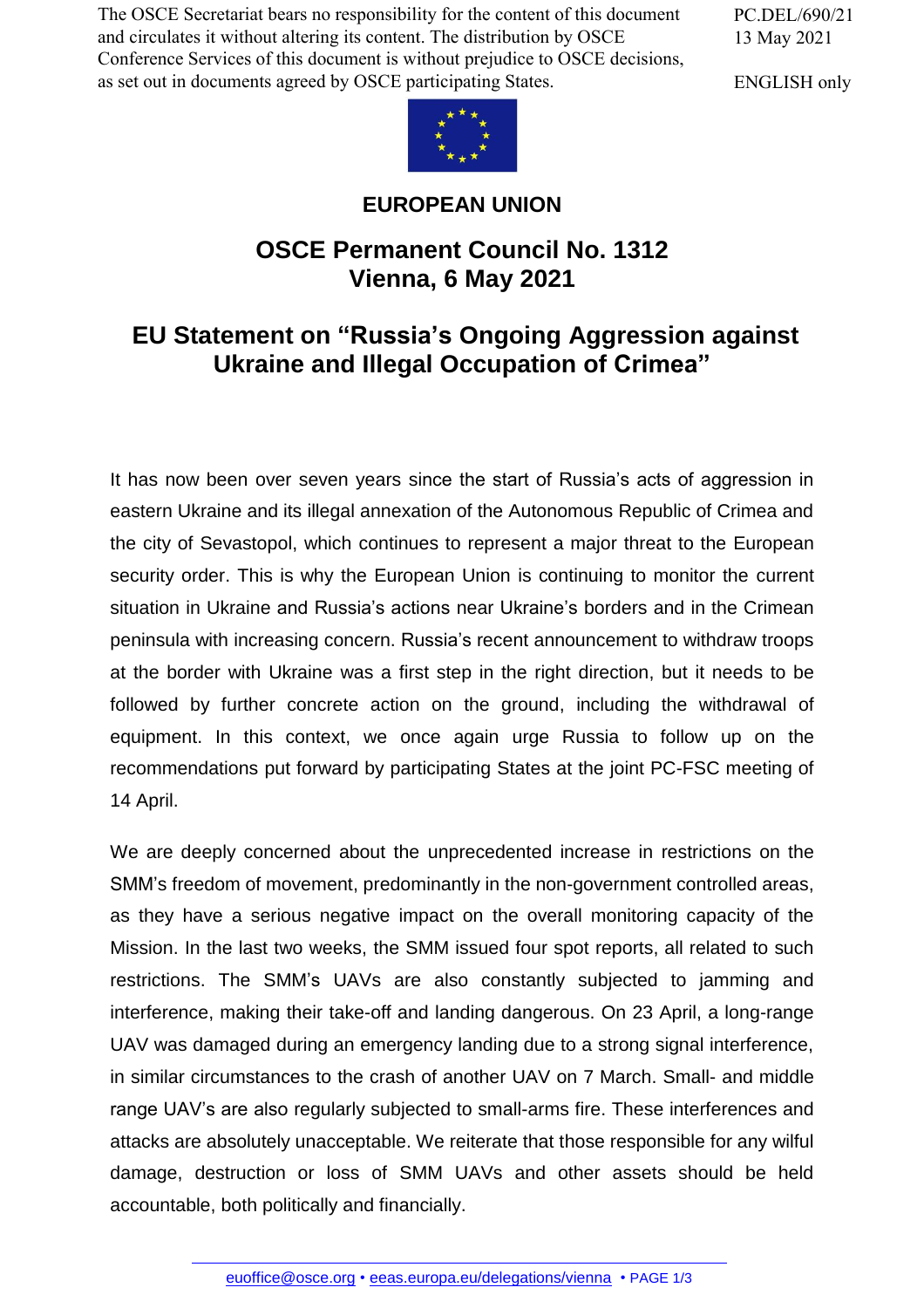The SMM is also reporting increased impediments to their monitoring in the nongovernment controlled areas and especially in the areas close to the Ukraine-Russia state border. We receive frequent spot reports on how the Russia-backed armed formations are denying the SMM passage at the checkpoints near Olenivka and Oleksandrivka. Lately, SMM patrols have also been required by the Russia-backed armed formations to fill in and sign so-called "customs declarations" to be allowed to cross the contact line. As agreed by all 57 participating States, the SMM should have safe and secure access to the entire territory of Ukraine. This includes Crimea. We strongly urge Russia to use its considerable influence over the armed formations it backs to ensure that the SMM can operate in line with its mandate.

The additional measures to strengthen the ceasefire agreed last July have allowed for a period of relative calm. The price of the recent serious deterioration of the security situation along the contact line is high, with lost lives and injuries of both military personnel and civilians in the conflict zone. We therefore urge the sides to adhere to the ceasefire and to reach an agreement on the 19 de-mining zones which is still being blocked in the TCG, despite Ukraine's readiness to start immediate implementation.

We reiterate our strong support for the Minsk agreements and the efforts of both the Normandy Format and the Trilateral Contact Group to find a peaceful resolution to the conflict, in full respect of Ukraine's sovereignty and territorial integrity. We regret that the lack of political will from one participant continues to prevent any meaningful discussions. We call on Russia, as party to both of these formats, to show a constructive approach and to implement all the respective provisions it has committed to.

We continue to be concerned about the situation in the illegally-annexed Crimean peninsula, particularly about the ongoing human rights violations. As we mark World Press Freedom Day, we strongly deplore the persistent attacks against freedom of expression and media freedom in the illegally annexed Crimean peninsula including the shutting down of broadcasting outlets. We urge Russia to immediately release all journalists illegally detained, including Vladislav Yesipenko as well as Osman Arifmemetov, Marlen Asanov, Remzi Bekirov, Timur Ibragimov, Server Mustafayev, Seyran Saliev, Amet Suleymanov, Ruslan Suleymanov and Rustem Sheikhaliev.

We also deplore the continued militarisation of the Crimean peninsula. Russia's announced closure of certain parts of the Black Sea until October 2021 would be